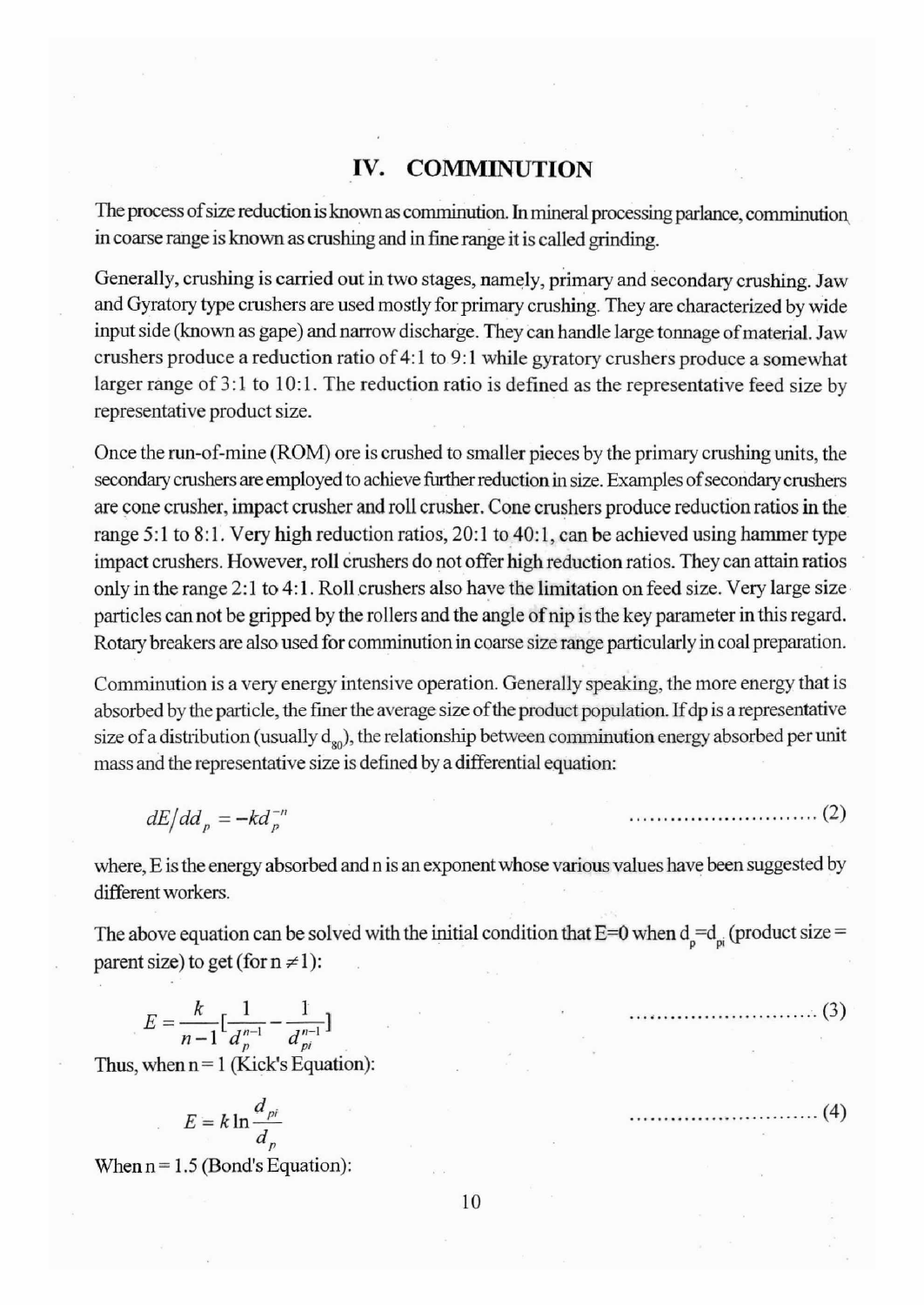$$
E = 2k\left[\frac{1}{d_{p}^{1/2}} - \frac{1}{d_{pi}^{1/2}}\right]
$$

When  $n = 2$  (Rittinger's Equation):

$$
E = k \left[ \frac{1}{d_p} - \frac{1}{d_{pi}} \right]
$$

The later two equations are generally used to estimate the energy consumption for comminution. The work index of a material is calculated using Equation (5), that indicates the ease or difficulty of comminution in terms of energy requirement.

Grinding machines in the mineral industry are of tumbling mill type. These mills exist in a variety of kinds such as ball, rod, pebble, autogeneous, semi-autogeneous, etc. Grinding action is induced by relative motion between the particles ofmedia - the rods, balls or pebbles and the particles themselves. High compression roll mill and fluid energy mills are recent developments in comminution technology.

There are two different types of motion of media particles in the mill, namely, cascading and cataracting generating from the tumbling motion ofthe mill. When the particles move along the inner surface of the mill shell, lifted up, loses contact with the surface and travel downward in a trajectory through the empty space inside the mill resulting in an impact on contact with the inner surface again, the motion is called cataracting. This motion produces fewer amounts of fines.

When the media particles move up and then roll down along a parabolic path while remaining within the bulk itself, the motion is called cascading. This motion generates fines and to be minimised to the extent possible. Clearly, at lower rpm of the mill cascading is predominant and higher speed is necessary for cataracting motion. However, this is restricted by the critical speed, a very crucial parameter, of the mill.



## **Fig. 4 :** Forces on a media particle in a tumbling mill

When a media particle is moved up the two forces acting on it are the centrifugal force  $F_c$  and the gravitational force  $F_{\rho}$ . Balancing them in the radial direction and simplifying,

$$
\omega = \left[\frac{2g}{D_m}\right]^{1/2} \tag{7}
$$

(6)

. . . . . . . . . . . . . . . . . (5)